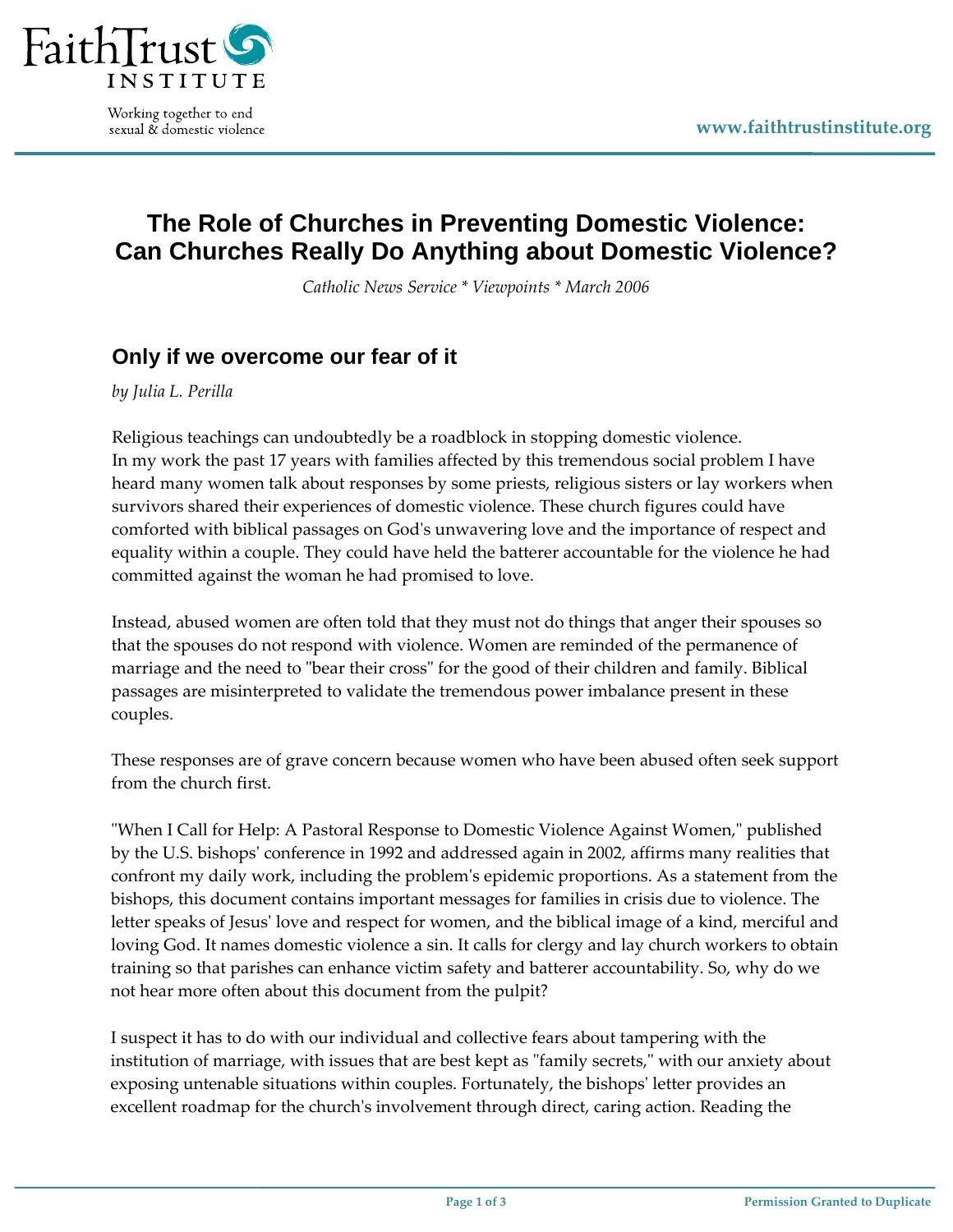document will allay fears and provide clear and scripturally based guidelines for using the pulpit as a tool for justice‐making.

The misguided advice that women often receive obviously reflects a lack of knowledge regarding the dynamics of violence. In stark contrast, the bishops' message teaches that "a correct reading of Scripture leads people to an understanding of the equal dignity of men and women, and to relationships based on mutuality and love," whereas misinterpretations of Scripture and church teachings "can contribute to the victim's self-blame and suffering, and to the abuser's rationalizations." Silence from the pulpit on the topic of domestic abuse can indeed become a roadblock for victims and lend support to their victimization.

Obviously, itʹs not the absence of church teachings or Episcopal guidance that prevents parishes from becoming the haven that many battered women consider them to be. The Catholic Church has created a document that affirms the basic human right of each person to live without violence at home. It is time that we begin to make good use of this important tool. I believe it will significantly enhance our work in creating God's kingdom on earth.

Julia L. Perilla writes that silence in the churches on this issue is still a problem. She cautions that *misinterpretations of biblical teachings have been harmful to women and children in situations of violence. Perilla teaches psychology at Georgia State University in Atlanta, where she attends Our Lady of the Americas Catholic Mission. She does community work with immigrant Latino families affected by domestic violence at Our Lady of Lourdes Church in that city.*

## **Yes, we have resources that matter**

*by Rev. Dr. Marie M. Fortune, Founder and Senior Analyst, FaithTrust Institute*

Christianity was misused for centuries to somehow justify the abuse of wives and children by husbands and fathers. This assertion is easily documented. But does it tell the whole story? No. Christianity can serve as a valuable resource in a variety of ways to those suffering domestic violence.

It is easy to justify or refrain from challenging the abuse of women and children through the misuse or misinterpretation of texts and doctrines. But if the agenda is to provide safety for women and children, and to hold an abuser accountable, this also is accomplished easily through the use of texts and doctrines.

We have the opportunity as clergy and lay leaders to provide helpful resources on domestic abuse through sermons, prayers, education and pastoral care.

One important function the church can serve is to tell the truth about women's experiences of abuse, to give a voice where there has been silence. For a battered woman in the pew to hear a prayer for all those living with abuse in the home breaks the silence. This may open the door for